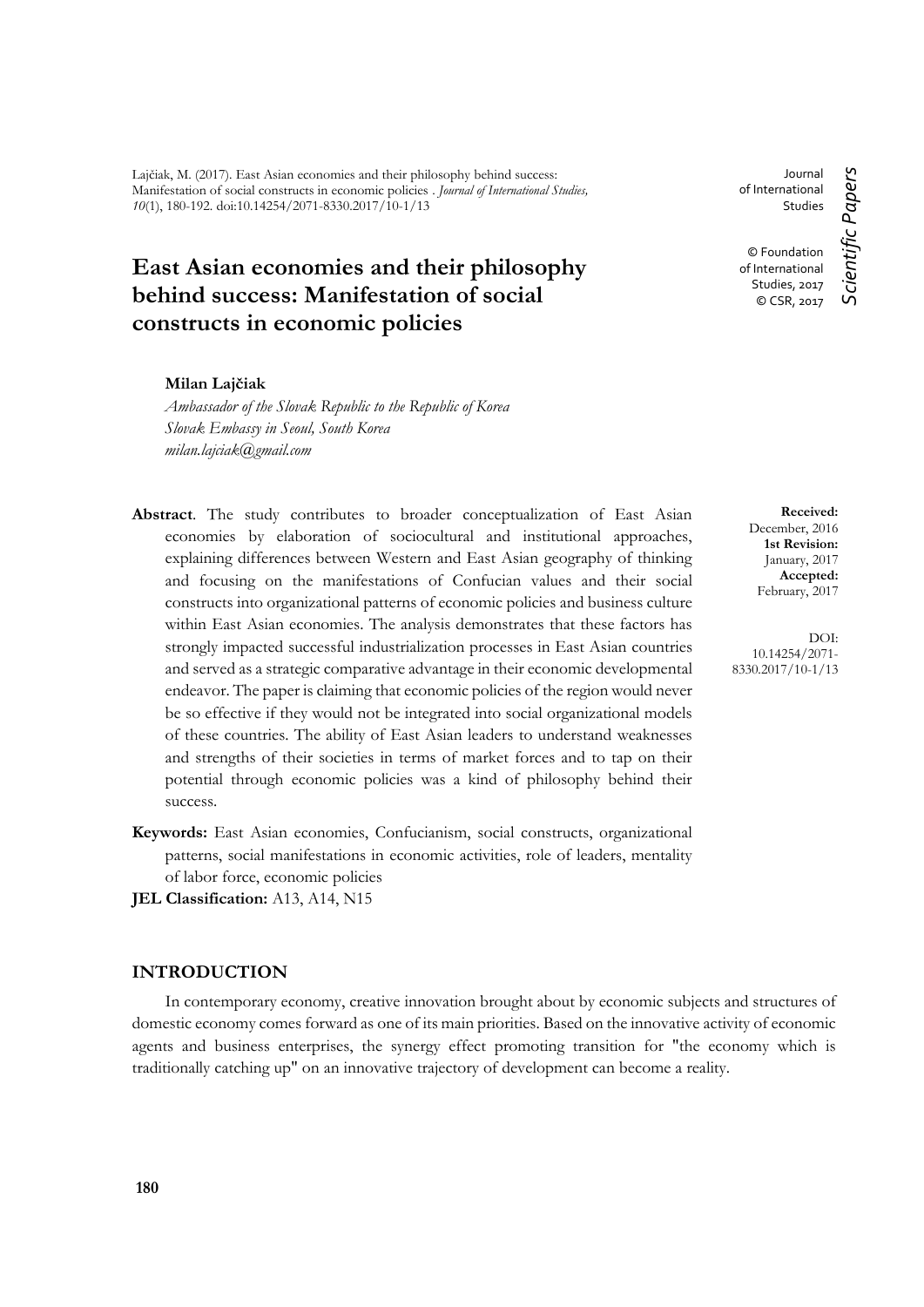$\overline{a}$ 

There are diverse explanations for East Asian successful economic stories during their industrialization period. Political economy, market, cultural, institutional and international approaches have all contributed to that. They do not represent alternative concepts but rather complement each other and are used for different purposes.

The contribution of this study is to support broader conceptualization of East Asian industrialization success by elaborating on the "geography of thinking" and its manifestations in economic activities as a strategic comparative advantage of East Asian countries. The crucial moment is that economic actions are not asocial, not merely "economically rational" in an abstract, impersonal way. Economies are built by policies, but that are the people who craft them. East Asian economic stories show that their economic activities are not based only on the calculus of price and other rationality-determined pursuits. If one views these markets only through economic thoughts, one misses a set of social and political institutions that serve to integrate the economy. Complexity of East Asian economies requires additional explanation of their social construct, organizational patterns, thinking inclinations and working tenets as well as the role of leaders in both government and business, who, to a substantial degree, believed that their own success depended on economic achievements.

The lesson to be taken is that the strategy of comparative advantage in economic policies can be applied not only for industrial production strategy but also for distinctive social patterns that lend themselves to particular organizing strategies. East Asian economies have historically embedded value-based and traditionbased behavioral habits of generations that to a high degree entwined traditional practices with economic organization. They have organized their economic development in a way that has made sense to their people reflecting the local social context, draw their economic success on their own social and cultural repertoires, built on their own traditions and tapped on people´s potential through integration of their policies into their system of values. People intuitively understood what was expected from them, even if they did not always like it. Based on these premises and in addition to acknowledgement of other schools of thoughts the paper contributes to cultural and institutional explanation of the East Asian economic phenomenon.

# **1. EAST ASIAN SOCIETIES AND THEIR "GEOGRAPHY OF THINKING"**

To comprehend distinctive thinking patterns of East Asian societies one should understand Confucian culture that is a product of a long historical development. Confucianism is an ancient moral and ethical code of China that has spread through centuries across East Asian region. By the late nineteenth century, the whole East Asian region was thoroughly "Confucianized", that is, Confucian values and practices penetrated daily lives of people and the whole system of government were justified with reference to Confucian ideals (Bell, & Chaibong, 2003). 1

At the heart of Confucianism is the belief that social order depends on hierarchy, values and norms. The family is fundamental social unit and the roles of family members are arranged according hierarchical lines, each role with attendant duties and privileges. Likewise the society is ordered into distinct statuses, each with its own obligations and prerogatives. Confucian ethics dictates hierarchical relationships, requires subordination, identification with social roles and relies heavily on the self-control of individuals. Proper functioning of the Confucian "cosmos" depends on the loyal obedience of inferiors to superiors in the

<sup>1</sup> Bell, D. A., & Chaibong, H. (2003). *Confucianism for the modern world*. Cambridge University Press. ISBN: 978-0-521-52788-0 Paperback.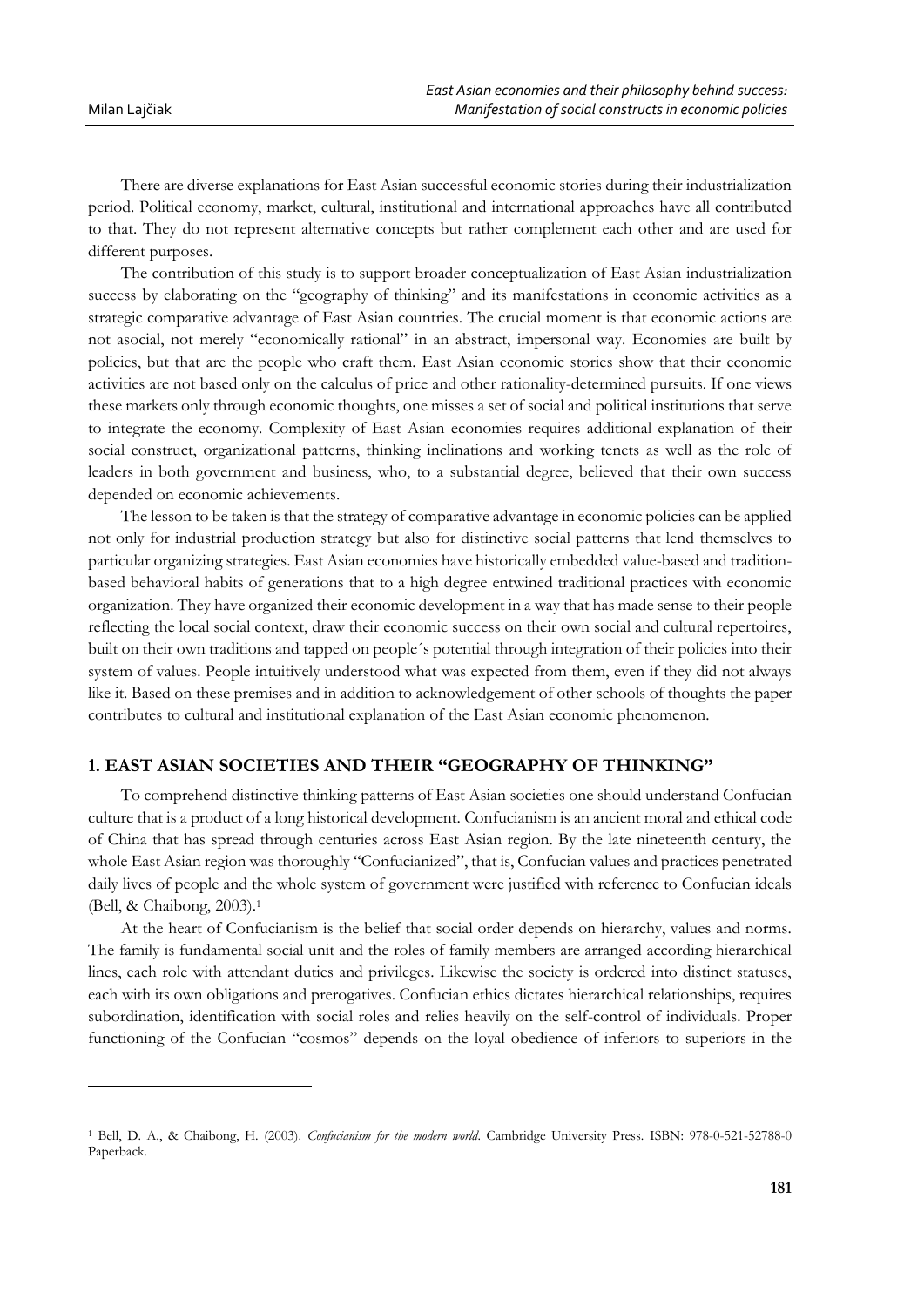social order and the carrying out of role-defined duties. Not individual freedoms but duties and social status affiliation is an imperative. This Confucian social arrangement has integrated human activities at all levels.

Conceptual differences in thinking patterns between East Asia and the West are found primarily in concepts of man – nature relationship and of man – man relationship. One can find variety of contradictory approaches within these two "relationship frameworks" between Confucian and Western cultures. Relevant topics for the study are of communitarian versus individualistic identity, social order versus social revolt, rule of law versus kinship relationship, obligations versus rights, pragmatism versus ontology as well as different perceptions of the role of trust, justice and harmony in the governing schemes of society (Lajciak, 2016). <sup>2</sup> The scale of differences reflected in hierarchy of values, thinking preferences, behavioral patterns and organizational models are so big that in philosophical context one can label East Asians as *Homo-Ethico-Politicus* and Westerners with definition of *Homo-Spiritus-Religiosus* (Choi, 2015). <sup>3</sup> These conceptual differences have engendered distinct manifestations in formation of East Asian modern markets, their business culture and in ways of conducting economic activities.

# **2. "GEOGRAPHY OF THINKING" AND ITS MANIFESTATION IN EAST ASIAN ECONOMIES**

#### **2.1. East Asian market practices**

Neoclassical approach can sufficiently cover the functioning of western markets but have its limits in explaining some market practices of East Asian countries because of utility of settings where its institutional assumptions are in force. These assumptions institutionalize competitive "individualism" in numerous ways in its market structure and view economic action as a kind of "asocial" concept. Its economic model conceives actors as isolated units and considers a crucial condition to keep economic actors "apart". "Capitalists", in this model, ideally are independent and indifferent as to the parties from whom the buy or to whom they sell. Primary function of the state is to maintain competitive conditions between autonomous economic actors, both individuals and firms and to maintain open market.

Different story goes with East Asian countries that have distinct institutional assumption of market approach. Crucial economic actor in East Asian economies is typically not the "individual" but rather the "network" in which the individual is embedded. East Asian economies are rooted in institutions that encourage and maintain "ties" and are organized through networks of economic actors that are believed to be natural and appropriate to economic development. The "relationship model" of East Asian economies negates neoclassical assumption not only in perception of actors as isolated units but also in term of expectation that price is the critical factor in purchase decision. In East Asian "network economies" with value-based business culture the buyers in series of cases favor suppliers with whom they have established relations, rather than least-cost suppliers. This violates the principle of individualistic competitive approach due to the fact that the market is conditioned with different social construct and different value preferences. Neoclassical approach describes these practices as unfair and as market imperfections that distort their domestic economies. Criticism has been leveled mostly at the dense "networks of ties" between Asian companies that look in western eyes as cartels.

<sup>2</sup> Lajciak, M. (2016). East and West: Different Geography of Thinking and Implications on Actual Problems of Today´s World. *Moldavian Journal of International Law and International Relations, 11*(3).

<sup>3</sup> Choi, Y.J. (2015). *East and West: Man vs Spirit*. Lexington, KY.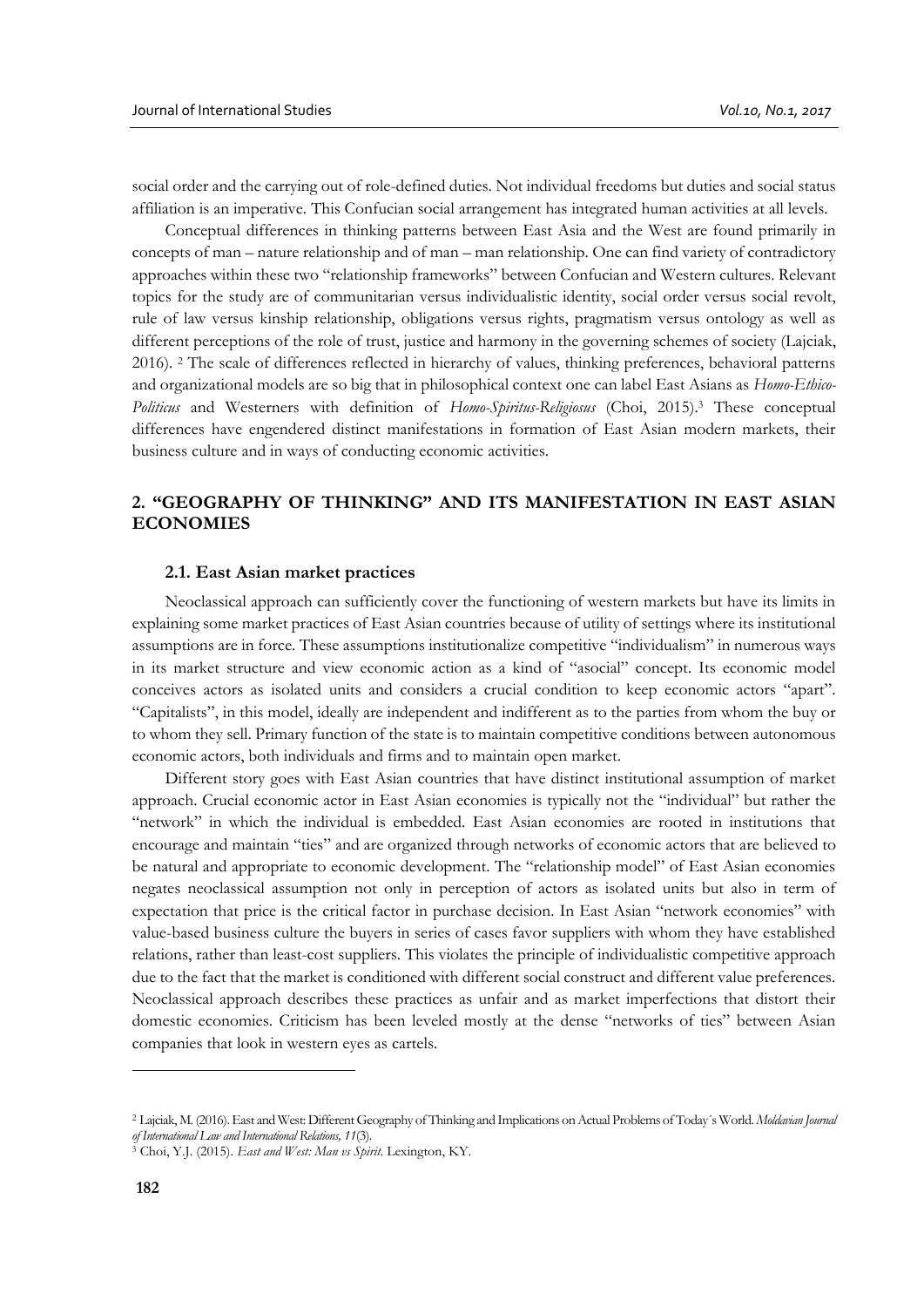$\overline{a}$ 

#### **2.2. East Asian "network" economies**

Particular forms of economic "embeddedness" in the structure of social networks of each society have subscribed to different organizational designs of industrialization (Orru, Biggart, & Hamilton, 1996). <sup>4</sup> That is reflected in types of firms, their management and organizational strategies, giving every economy a distinctive character.

Japanese economy is dominated by *keiretsu*, descendants of pre-World War II family based business conglomerates *zaibatsu* which organized their business through their own financing system. Inheritance practices in Japan are based on "primogeniture", that means the entire inheritance goes to the oldest son. This practice allowed merchant family´s fortunes to remain intact under stewardship of the heir. Successful families thus had huge sums of money available to finance the business of affiliated branches under the "badge" of the "mother house". In a post-war period *keiretsu*, though no more family businesses but rather networks of companies with interlocking shareholding businesses, based on *communitarian logic*, continued to rely on their own finance sources. The important point is that banks are encapsulated within business networks and functioned as direct financing houses to *keiretsu*. These market networks constitute a kind of "intercorporate alliances" or "alliance capitalism" (Gerlach, 1992). <sup>5</sup> Many large companies are members of these networks (Mitsubishi, Mitsui, Sumitomo, Fuji etc.). In addition to *keiretsu* there are also other linking forms of Japanese businesses, for example an affiliation of a major manufacturer with its subcontractors (Toyota "independent group") or common investments of small neighborhood retailors.

South Korean economy resembles on the surface Japan´s market networks, but in terms of decisionmaking processes has some substantial differences. South Korean economy is dominated by *chaebols*, networks of conglomerates owned and controlled by single persons or families and organized vertically through "central staff", which may be holding companies or mother firms. In difference to communitarian logic of Japanese businesses, Korean *chaebols* have *patrimonial logic* of business structure, where all powers belong only to the leader of *chaebol*. Patrimonialism has deep historic roots in South Korea and on the related logic of vertical hierarchical arrangements are organized various types of social relations as well. Companies such as Samsung, Hyundai Motor, SK, Lucky-Goldstar represent major *chaebol* networks that control around 90% of economic activities of top thirty *chaebol* conglomerates (Kato, 2014). 6

Taiwan network economy is ruled by family firms and family owned conglomerates, which are called *jituanqiye* (entrepreneurial integrity groups). Taiwanese business structure is based on *patrilineal logic*. In difference to Japanese and Korean economies ruled by networks of medium sized to very large firms, Taiwanese networks link less numbers of smaller firms and occupy less central position than *keiretsu* or *chaebols*. They often cross-invest in businesses, hold multiple positions throughout the network and act as suppliers or upstream producers to downstream firms. Chinese societies practice "partible inheritance" that means the division of a family estate equally among all sons. As a result, families divide their fortunes every generation which does not allow accumulation of large sums of money. Instead, there is a great pressure within families to develop multiple businesses so that at the death of the family head each son can claim an independent enterprise. Strong social norms dictate that family members or close friends assist financially each other and system functions as alternative institutional finance arrangements. Due to this system there

<sup>4</sup> Orru, M., Biggart, N. W., & Hamilton, G. (1996). *The economic organization of East Asian capitalism*. Sage Publications. ISBN: 0-7619- 0480-8 (pbk: Alk. Paper)

<sup>5</sup> Gerlach, M. L. (1992). *Alliance capitalism: The social organization of Japanese business*. Univ of California Press. ISBN 0-520-07688-5 (alk. Paper), ISBN 0-520-08607 (pbk.: alk. paper)

<sup>6</sup> Kato, K. (2014). Top four chaebol generate 90% of South Korean conglomerate profits. *Nikkei Asian Review*.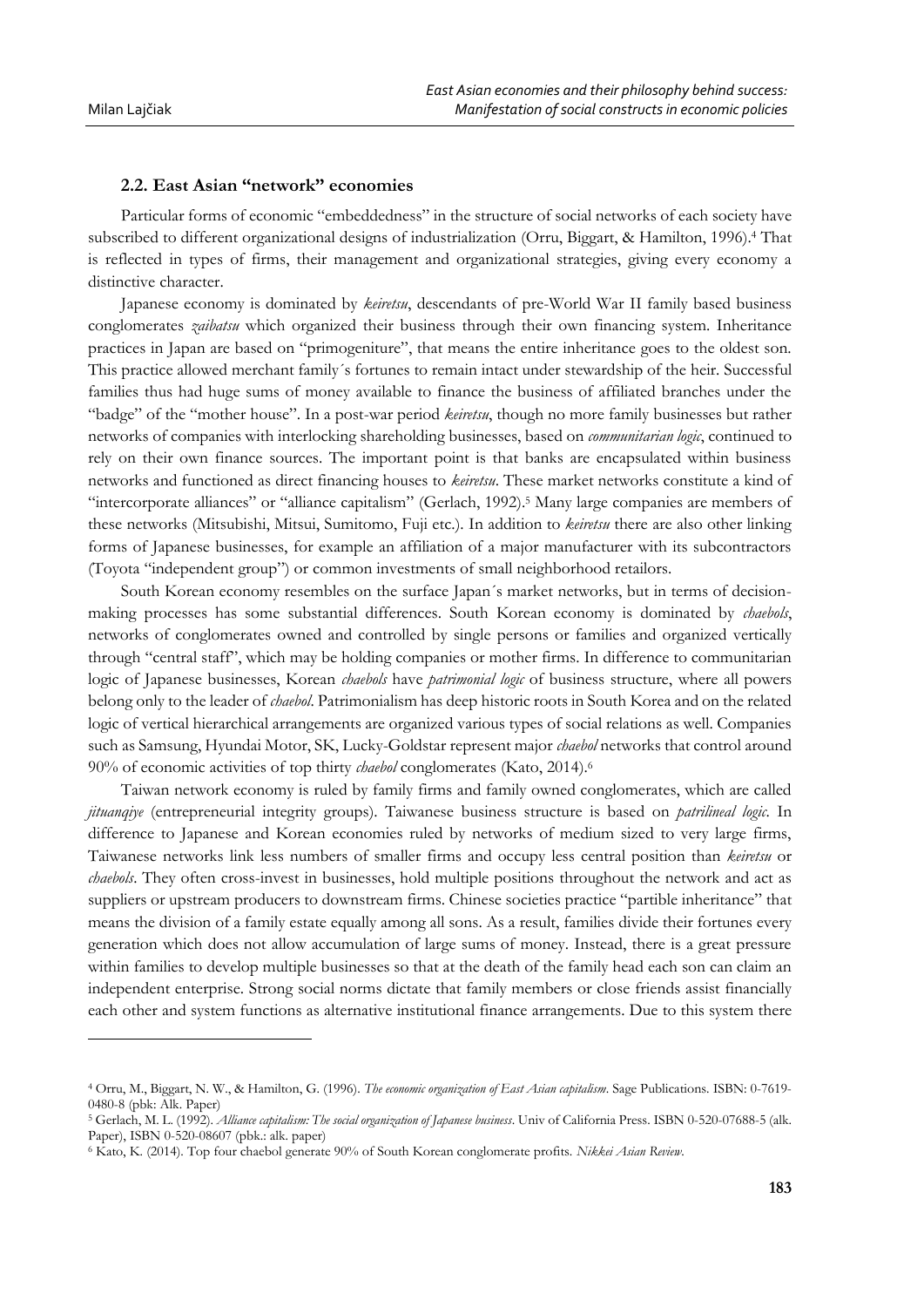is relatively weak formal banking system in Taiwan. Ironically, strong family system produced the strength of Japanese banks.

Japan, South Korea and Taiwan economies demonstrate diversity of institutionalized business networks and differing logics behind their structures but all of them are based on network relationships. Japanese firms enact *communitarian logic,* Korean firms represent *patrimonial logic* and Taiwanese firms reflect *patrilineal logic*. This has important implications for the ways of labor organizations, character of subcontracting relations between firms, investment patterns and other business activities. Each of networking logic is a manifestation of common cultural basis and of Confucian patterns of interaction, through which prevailing majority of socio-economic spheres of life have been organized.

Some parallels of East Asian organizational socio-economic patterns can be found also with certain Western economies. In Japan and Germany the legacy of feudalism led in modern times to strong elite classes and solid alliances between private business and the state that have maximized utility of public and private institutions. In Taiwan and Italy, where the state is much weaker and family structures are stronger, modern economic organizations cooperate on horizontal networks with strong cooperative traits at the level of small and medium businesses. In South Korea and France the historical tradition of a strong central state and fragmented regional elites has led to the "dirigiste role" of the central government in shaping their economic and industrial structure (Orru, Biggart, & Hamilton, 1996) 7 .

# **2.3. Governance environment in East Asia**

Economic activities do not operate in a vacuum, they are rather shaped by the governance environment of every society that has enormous impact on the way of doing business.

Governance style in East Asian economies during industrialization period was very different from Western practices and can be depicted as "relation-based" versus "rule-based" systems (Li, 2009).<sup>8</sup>

Western societies tend to follow public rules, such as law government regulations and public information. They rely on formal contracts, legal courts, lawyers and accountants to carry out transactions and protect their interest. One can call it "rule-based governance". Confucian societies in difference to the West relied still in recent past on personal relations to conduct business. Contracts were secured more through gentleman agreements than through written paper, disputes were settled privately, public information was not regarded as trustworthy as personal contact. This is called "relation-based governance". Rule-based communication and agreements are explicit and formal, they can be verified by third parties, documents and procedures are standardized. Relation-based communication and agreements are informal and implicit, yet each party perfectly understands what it entails. It is difficult to be verified by third party and can´t be enforced in a court of law.

Rule-based and relation-based governance represent two types of governance environment that involve different social and business costs. For rule-based governance to work effectively, society must make investments to establish a large complex political and legal infrastructure. Once established, whether this infrastructure is used in one or million cases the costs will always remain approximately the same. In economic terms, rule-based system has high fixed costs but decreasing incremental costs. In contrast,

<sup>7</sup> Orru, M., Biggart, N. W., & Hamilton, G. (1996). *The economic organization of East Asian capitalism*. Sage Publications. Page 382. ISBN: 0-7619-0479-4 (alk. Paper), ISBN: 0-7619-0480-8 (pbk: Alk. Paper)

<sup>8</sup> Li, S. (2009). *Managing international business in relation-based versus rule-based countries*. Business Expert Press. ISBN-13: 978-1-60649- 084-6 (pbk)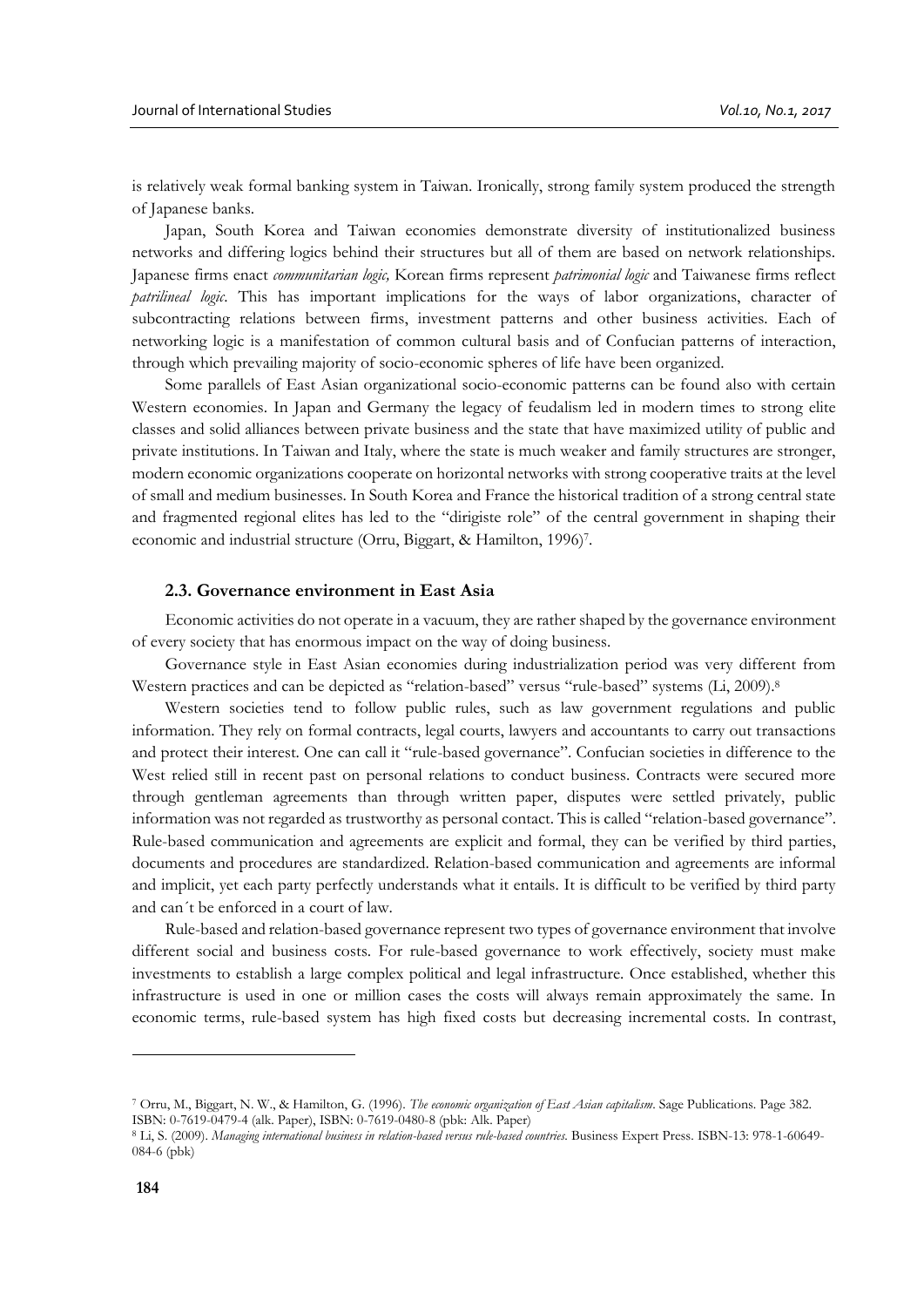$\overline{a}$ 

relation-based governance involves low fixed costs, requires a minimal legal infrastructure but has rising incremental costs. The parties of relation-based governance are able temporarily to avoid the large upfront investment costs connected with establishing a complete legal infrastructure because rely for protection on their private connections, not the public legal system.

Low fixed costs of relation-based governance system of East Asian countries was one of elements that contributed to their economic success though the system was non-transparent, flawed and with a lot of room for corruption.

Dynamics of growing business and cultivation of business relationships with outside world through global networking impacted East Asian relationship-based economies. This process imperatively moved them to embrace more rules into the governance and gradually transformed them into various stages of rule-based economies. However, old traditions have remained still deeply vested in East Asian societies until todays and relation-based systems work in parallel as the "shadow eminence factor" in their business culture.

# **3. AUTHORITARIAN RULERS, BUSINESSMEN AND LABOR FORCE IN EAST ASIA**

#### **3.1. Authoritarian rulers and business leaders**

The history has shown that from 1970s to 1990s highly authoritarian governments in some East Asian countries such as South Korea, China, Taiwan, Singapore but also Malaysia and Indonesia did a better job at alleviating poverty than democracies in India and the Philippines. This issue has contributed to one of the most controversial themes – if rapid economic success of emerging markets would be possible without authoritarian rule.

Pro-authoritarian thinking argues that in developmental phase of industrialization, authoritarian governments insulate technocrats from the potential pressures imposed by politicians, civic groups and business interests, allowing them to implement long term growth strategies without worrying about shortterm political repercussions. Apology goes further arguing that authoritarian governments also permit fast decisions while democracies, on the other hand, are too fractured, its politicians too susceptible to the concerns of their electors to pursue consistent policy needed to achieve rapid economic growth (Schuman, 2009). <sup>9</sup> The truth is that authoritarian regimes differed from case to case, some of them were business oriented and less corrupted, others were interested only in cementing their powers in Machiavelli way. Their role should not be generalized and their controversy should be viewed through eyes of short and long term perspectives and through the balancing judgments of their contribution to economic achievements as well as of their records of human rights crimes. Authoritarian regimes of East Asian countries on one side depressed civil liberties among their people and on the other side, ironically, by accelerating economic development, contributed in the end to processes that gradually brought democratization. They will be remembered as economic facilitators as well as dictators.

Authoritarian leaders of successful East Asian economies, such as Lee Kuan Yew of Singapore, Park Chung-hee of South Korea and Chiang Kai-schek of Taiwan faced remarkably similar economic and political conditions. None of them was economists by nature or by experience. They were guided not by

<sup>9</sup> Schuman, M. (2009). *The miracle: the epic story of Asia's quest for wealth*. Harper Collins. ISBN: 978-0-06-134669-9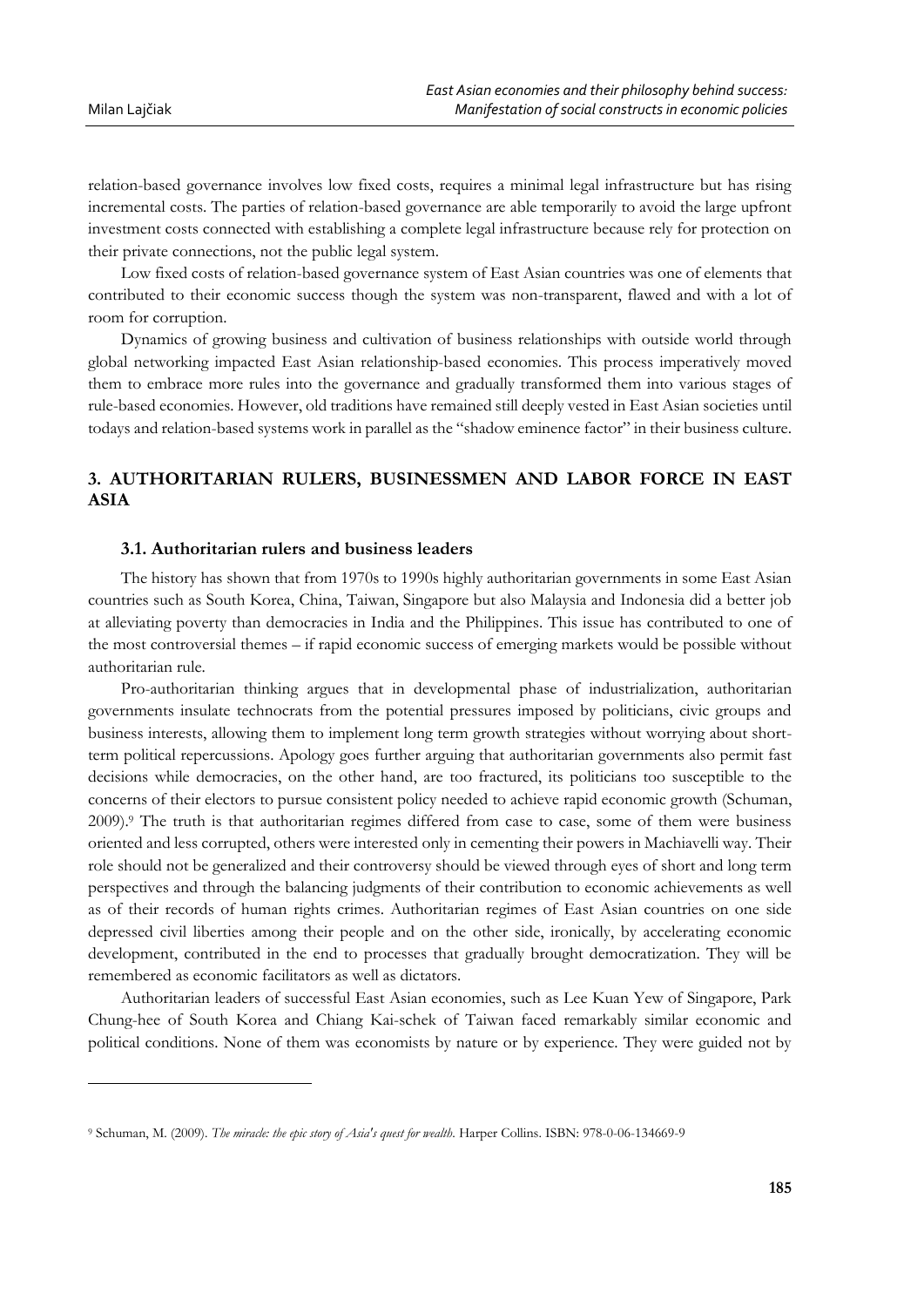ideology or textbooks but by simple pragmatism, were less ideological than many other leaders of developing nations and more open to adapting policies to the needs of their economies. Instead of theories they followed their instinct, their mindset was oriented with what is useful to make things working. They implemented policies that were integrated into traditional social construct and effectively tapping on the labor potential of masses. This is not to say that they were hero. They suppressed democracy and human rights and used drastic measures to cement their rule, some of them been guilty of corruption on massive scale. Though it is impossible to justify their actions, it is equally impossible to deny the economic results they achieved.

In addition to the controversial role of authoritarian regimes during industrialization process of East Asian economies it is important not to omit the role of business leaders. East Asian region since 1950s has been blessed by several devoted, determined and inventive businessmen who to a substantial degree believed their own success depended on economic achievement of the country. Their strong vision, creativity and ability to compete in international markets were crucial to East Asian economic success. Electronic genius Akio Morita and auto innovator Soichiro Honda of Japan, Hong Kong plastic maker Li Kaoshing, industrialist Chung Ju Yung of South Korea, computer entrepreneurs Stan Shih of Taiwan but also Liu Chuanzhi of China, they have forever altered the global marketplace by building companies of international stature against odds.

#### **3.2. Mentality of labor force "to follow"**

No amount of leadership and no management technique will succeed if people would not follow or refuse to be organized. East Asians have been successful because they were hungry for success, patient and worked hard for small gains. They exhibited certain behavior patterns based on Confucian values that substantially contributed to their economic success. Among its main tenets was the stress on societal order, respect for hierarchy, self-discipline, bureaucratic excellence, devotion to a strong work ethic and to education, all elements that together with the propensity to save rather than spend (accumulation of capital for industrial investments) laid the groundwork for economic development. Success of East Asian economies rode on the backs of people with their ability to mobilize themselves behind their leaders, both at government and business levels, as well as their desires to improve themselves and to raise standards of their entire societies. The most striking in this context was mobilization of labor force through a "big push" policy of South Korean President Park Chung-hee who was harnessing on Confucian discipline and state nationalism and calls upon the people to behave as industrial soldiers (*saneop jeonsadeul)* (Tudor, 2012) <sup>10</sup> to achieve economic goals.

East Asian economies generally after World War II suffered of capable and skilled small and medium enterprises. To the difference of western societies with relatively developed middle class actively picking business opportunities, East Asian economics had to resort in addition to incentives also to "pushing" methods. This theorem can´t be applied with the same force to all East Asian countries. South Korea and Singapore were on a weaker side of this model and what was possible to achieve through incentives in Taiwan, Hong Kong and Japan, was needed to be done in these two countries through instructions and control. Especially in case of South Korea this kind of mobilization did more to create South Korean industry than other initiatives.

<sup>10</sup> Tudor, D. (2012). *Korea: The impossible country*. Tuttle Publishing. ISBN: 978-0-8048-4252-5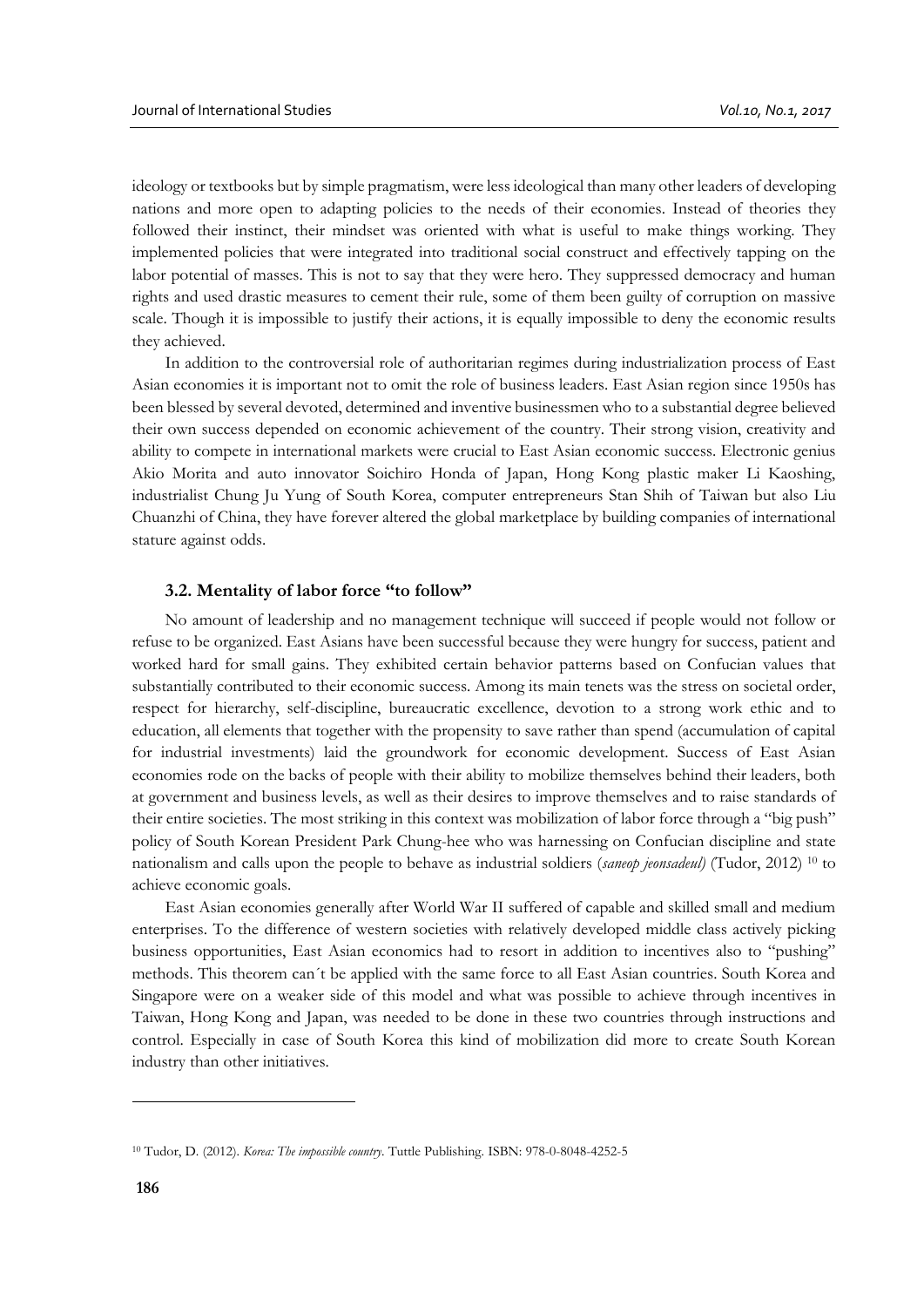The role of middle class in economic activities was recently demonstrated in transformation efforts of central European countries from communism and planned economy to democracy and market economy. This social class represented in market forces by small and medium enterprises appeared to be a major driving force behind their successful transformation process after collapse of communism. The maturity of this socio-economic echelon and its derivative civic society works as the source of intermediating institutions that bridge the elite and the masses of society. Functional equivalent of Western civil society in East Asian Confucian societies was, to some extent, the set of stable, prosperous families, together with their supporting relationship groups (clan associations, guilds, hospital committees etc.). These groups served as a kind of an institutional civic structure of East Asian societies providing people with socio-economic security and fostering the trust. The missing "maturity" of small and medium enterprises as representatives of western middle class in terms of entrepreneurial skills, experience and active business attitudes was compensated in East Asian economies by Confucian ethic, discipline and hierarchical order and in case of South Korea by "pushing" methods in achieving economic goals.

# **4. COMMONALITIES AND DIFFERENCES OF EAST ASIAN ECONOMIC POLICIES**

There are common approaches as well as substantial differences in economic policies of East Asian countries. Disparities are apparent at least in the role of government and in the role of foreign investments in industrialization efforts.

Japan and South Korea with strong nationalistic policies focused on building their industries on their own national private companies, "picking winners" and supporting them. Singapore did not believe in its own capacity of building industry and, defying the "developmental" logic of that time, focused on creating business-oriented environment for attracting foreign investments. Hong Kong did not conduct Asian way of "command" policies of government into the business, didn´t "pick winners" as in Japan or South Korea and contributed into its success through smart policymaking and creation of business-oriented conditions. Taiwan technocrats assisted remarkably in targeted assistance to advance Taiwan electronic sector but that was mostly the privat sector efforts that brought sustained growth.

East Asian "early movers" (Japan, South Korea, Hong Kong, Taiwan, Singapore) all lacked natural resources and had to import raw materials including crude oil to survive. All of them except Japan had poor small population unable to support industry on their own. These factors forced them to turn to the international economy. They linked their economies to the global marketplace more tightly than other emerging nations. They opted for "export-led" growth strategy that was perhaps the most important single element of their policies of rapid growth. Though it sounds like common sense today, the export route was not seen that way in the 1950s and 1960s. This policy was considered heretical in development circles because development specialists advocated restricted trade and restricted foreign investment, pursuing "import substitution" to disengage from a world economy and to avoid dependency on former colonial masters. These ideas took hold in large parts of Latin America and Africa. Moreover the emergence of Soviet Union as a superpower after World War II was providing a non-capitalist alternative to development. East Asian choice to hitch onto the forces of globalization and ignore the prevailing economic wisdom is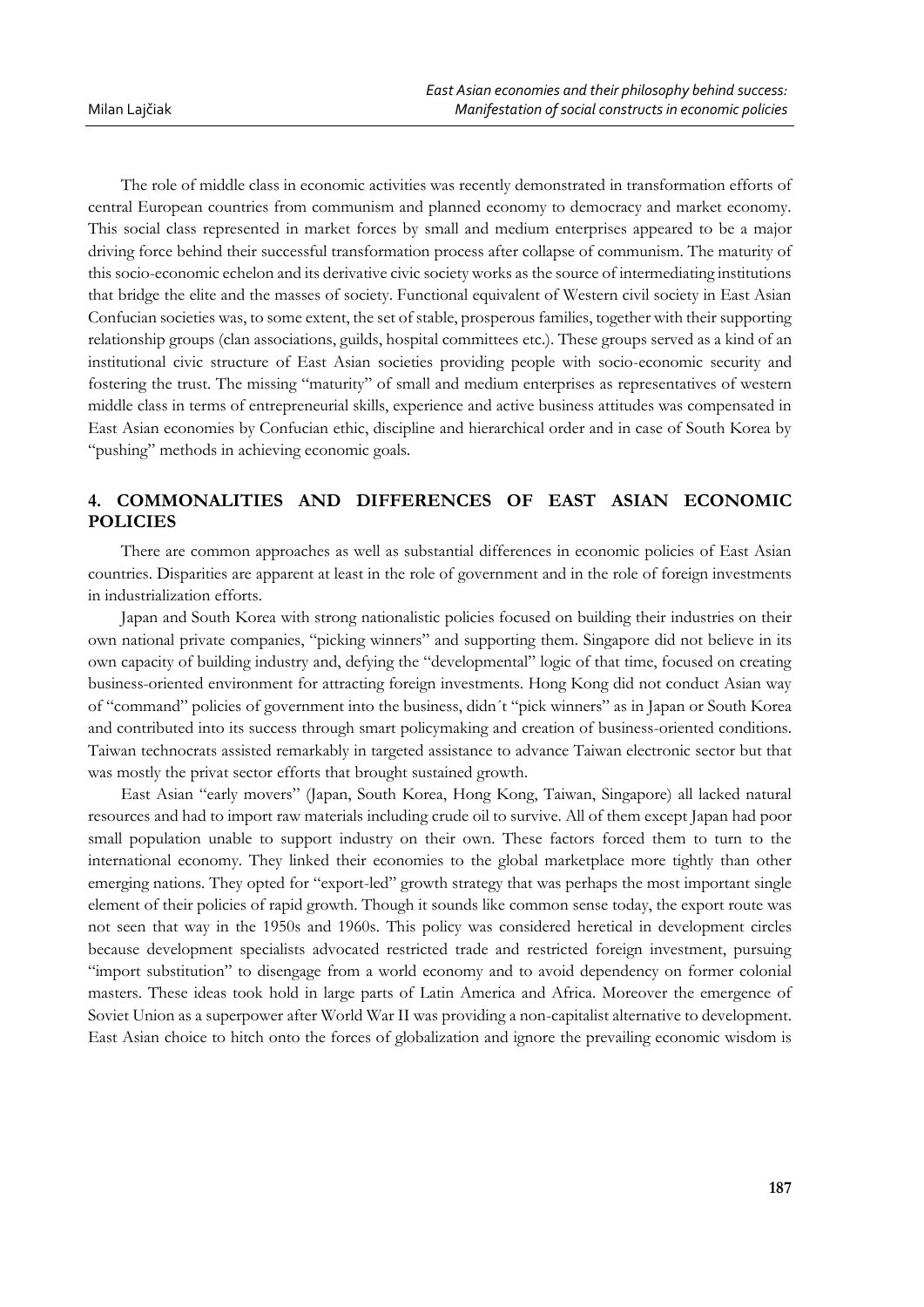one of key policies that helped to bring "miracle" to happen.. As Paul Krugman wrote, "the global economy was not, as so many "dependency" theorists had claimed, rigged against latecomers" (Krugman, 1999).<sup>11</sup>

Once the key policies were set in place by the "early movers", they were spread across Asia. The process started with Japan that provided a kind of "roadmap" to development which many East Asian countries followed in some form. Even Deng Xiaoping in China and Mahathir Mohamad in Malaysia were influenced by these policies.

#### **4.1. Japan**

Japan´s development system took shape in mid-1950s and was based on heavy role of state in industrialization process (later known as *Asian model*). Ministry of Industry and Trade (MITI) served as "command central" of economy with tremendous formal authority. Japan´s economic policy was devised and implemented primarily by career bureaucrats, unlike in USA, where elected leaders have greater influence. To create new comparative advantage Japan pushed economy into heavy industry through state intervention and ensuring necessary financial resources ("industrial policy"). Similarly as in USA in late 18<sup>th</sup> century when A. Hamilton was promoting the need for extraordinary aid and for protection to industries vital to US national interests to ensure their ability to compete more advanced economies of Europe (Chernow, 2004), <sup>12</sup> Japan picked "winners" by targeting certain industries with growth potential that could become globally competitive. The early "winners" were large business groups called *keiretsu,* responsible for bringing MITI industrial policy to life, globally recognized as Mitsubishi, Sumitomo, Fuji, Mitsui etc. They had each a bank and trading firm at its core with several industrial firms attached around them linked through cross-shareholdings. MITI lost some legal powers in 1960s but maintained further levers of control in economy through "administrative guidance" (command of finance).

Secret of Japanese "model" was linkage of state intervention to market forces that was different from majority of emerging world. Acceptance of global markets influence into development strategy was an element that other state-led economies often ignored. Its project from the start was oriented for making Japan globally competitive. Export was considered as a lifeline for Japan and that is why industrial policy was intimately linked to the demands of international trade. Free competition was considered by Japanese as the best measure to exploit human creativity. Japan was creating homegrown industries and carefully restricting foreign investment inflow considering it can stifle advancement of Japanese business. While MITI was playing key role in Japanese economic success, one should not downplay the role of entrepreneurs, corporate micromanagement, small firms and households at the grassroots level, their prompt response to market conditions and Japanese workers attitude that were equally important. Scale of contribution of Japanese corporates into Japanese economic success is documented by stories of some most successful industries (motorcycles, robotics, consumer electronics) that prospered without significant assistance from MITI. "Sony" belongs to these stories as well. Japan nationalism and communitarian logic made Japanese economic policies functioning as a monolithic entity in which government, business and banks acted as coordinated departments of corporation "Japan Inc.".

<sup>11</sup> Krugman, P. (1999). Why Adam Smith Would Love Asia. *Time (Asia edition), August 23-30*, *1999*.

<sup>12</sup> Chernow, R. (2004). *Alexander Hamilton*. Penguin Books, New York. ISBN: 1-59420-009-2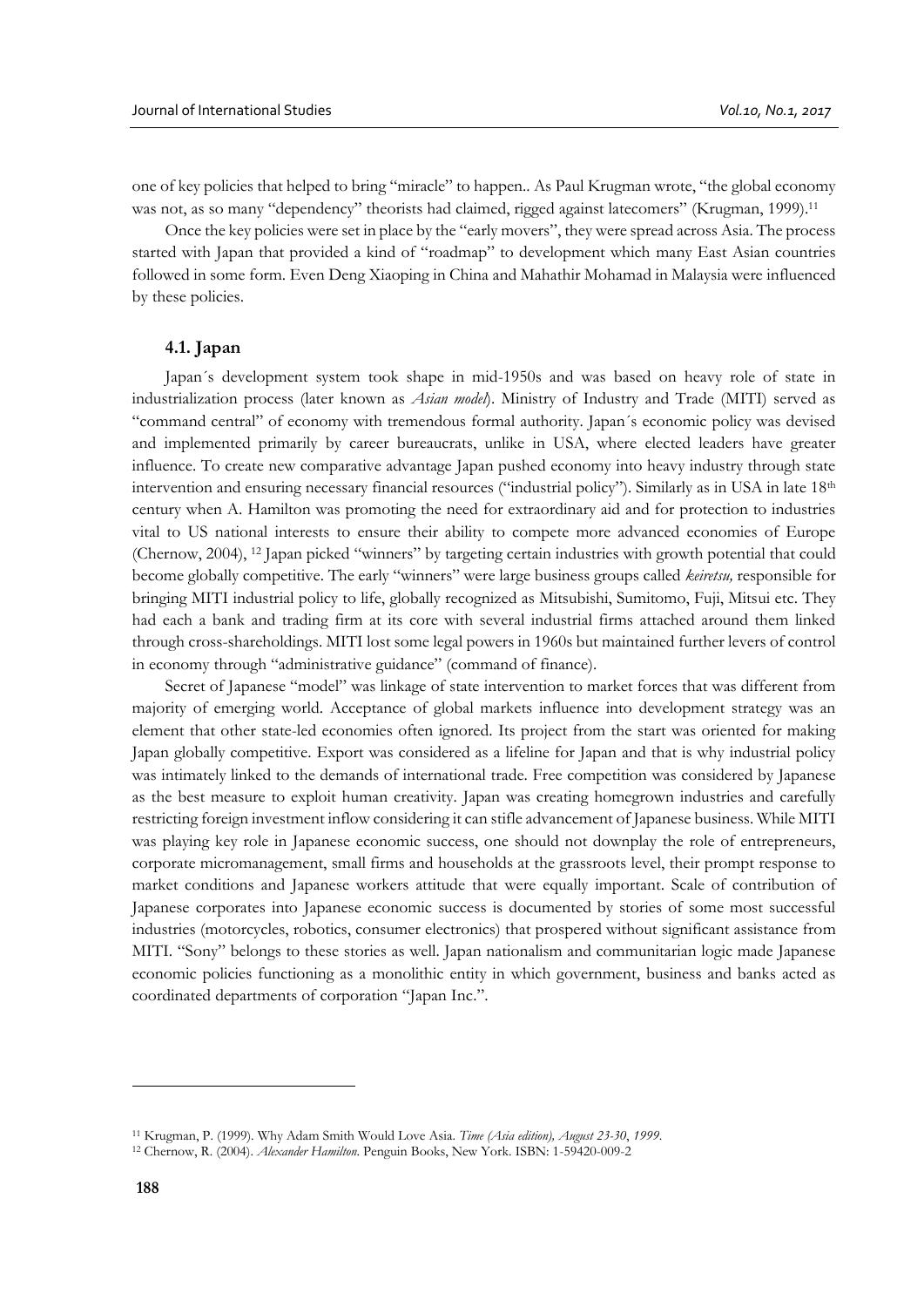#### **4.2. South Korea**

President Park Chung-hee (1961 - 1979) who led South Korea for 18 years was a dictator. He left dual legacy – astounding economic success and political repression. He believed that the democratic experiment in Korea in 1950s unlike political systems of the West didn´t emerge naturally from the course of societal development. He was convinced that it was imposed from outside and that impoverished pre-modern Koreans were not able to enjoy fruits of that system. In his eyes political freedom meant nothing without economic growth and Korea needed to develop a strong economy before democracy.

Park´s obsession with economic development was driven among others also by his security concerns that only industrialized state is a strong state, capable of building weaponry army. He believed that economic development can´t be entrusted to the private sector alone (not enough skills and resources to build strong economy) and should be aided by state. Korea emulated Japan model of capitalism – picking up "winners" and supporting them by financing. No nation has profited more from understanding Japanese success than South Korea. Park brought Japanese model to much higher level of centralization and state control. His method was "Big Push" policy and he behaved like frontline commander, monitoring progress of every single project and being obsessed by keeping deadlines and quality. Park forged relationships with a handful of business leaders who implemented the industrial plan in selected industries. Similarly as Japan he picked "winners" and nurtured the massive conglomerates that came to dominate the economy – *chaebols*. These family business groups resembled Japanese *keiretsu* and became engines for Korea´s growth (Samsung, Hyundai, LG and others). While protected at home they were forced, similarly as *keiretsu* in Japan, to compete internationally against more advanced global companies from the early stage. Following Japanese way President Park combine state-led economy with global market. The system was far from perfect but was able to force *chaebols* to strive to excel. This was one of key factors in Korea´s development story. In only thirty years South Koreans transformed a nation poorer than Liberia or Zimbabwe into a member of the rich countries club (OECD).

#### **4.3. Singapore**

The constant factor throughout Singapore´s entire story was the combative and highly pragmatic Prime Minister Lee Kuan Yew who led Singapore over 30 years (1959 - 1990). Singapore adopted some aspects of the developmental model, as practiced in Japan and South Korea, primarily a heavy role of the state in the economy but Singapore´s version had some crucial differences. The most important deviation from Japanese and Korean policies was the use of foreign investment to generate rapid growth. Singapore replaced business activities of *chaebols* in South Korea or *keiretsu* in Japan with foreign multinational corporations and linked Singapore´s future to the forces of globalization to much greater degree. His strategy was based on interplay of government intervention with integration into global economy while strongly supporting the flow of foreign capital into the country. This approach differed Lee from Japan and South Korean leaders, whose priority was to create world-class corporations of their own. Lee did not trust domestic market forces to develop Singapore quickly enough by domestic companies. He believed the state has to intervene in economic development. Lee turned the government into a foreign investment promotion machine and bolstered the confidence of foreign investors, something that would xenophobic South Korean nationalist Park Chung-hee never allowed. This kind of thinking was at that time radical because many development economists and leaders of postcolonial era considered multinational corporations, especially American ones, as bearers of neocolonialism, exploiting resources and labor of poor nations. The crucial factor behind Lee´s success was the foreign investments pouring into the country. The starting point of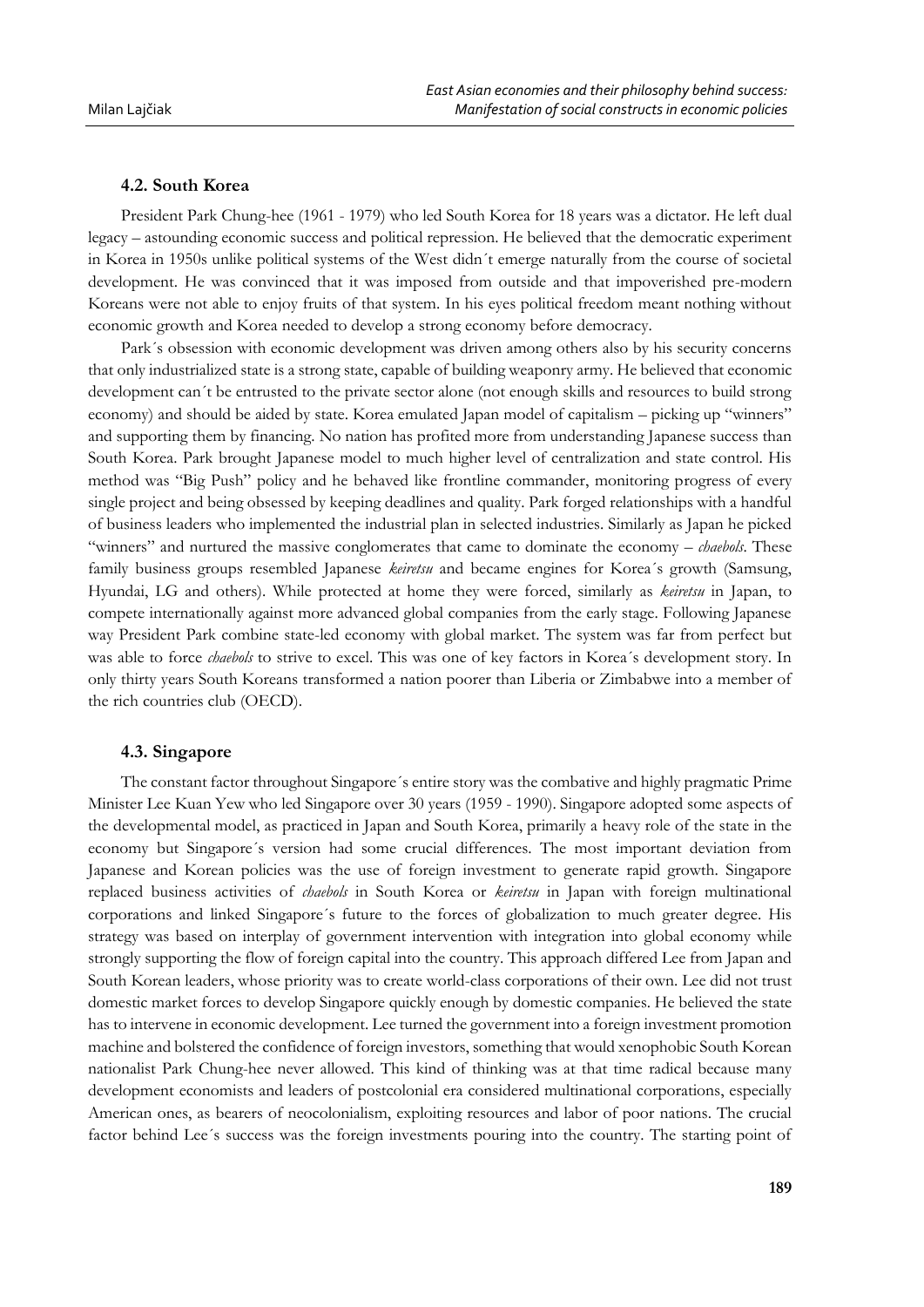Singapore was simple guiding principle for survival – to be better organized and more efficient than others in the region to attract foreign investments. This was also one of reasons why Lee focused on building "environment of meritocracy" - system in which the more people educate and train themselves, develop skills and contribute on the economy, the more are rewarded. As a result, Singapore was able to compress the development pattern of Japan and South Korea into more capital intensive and high skill industries.

Lee Kuan Yew was a proponent of *Asian values* behind East Asian economic success. Lee argued that culture and economic success are linked. If there is no culture that place value in learning and hard work and deferment of present enjoyment of future gain (Confucian values) the progress is much slower. Lee dismissed fundamental tenets of Western democracy arguing that the assumption that all men are equal and capable of equal contribution to the common good is flawed. Main objective of Eastern societies in Lee consideration is to have a well-ordered society. Rule of law and not democracy is what East Asians need, not individual freedoms.

## **4.4. Hong Kong**

The history of Hong Kong economic miracle raises questions about the validity of the so called *Asian model* of development (state-led industrialization). Proponents of this model believe that state-led policy accelerated not just the growth of many Asian economies but also contributed to a shift in their structure to high value-added and more technologically intensive industries (Schuman, 2009) <sup>13</sup> and that this would never happen so quickly in a purely free market system without state intervention. Contrary to this belief the case of Hong Kong showed that it could be possible.

Hong Kong became East Asian "tiger" not due to the government intervention but because of free markets, free trade and forces of globalization. Hong Kong´s British governor and his small team contributed to the development not through command policies and state control but through smart policymaking, creating stable, efficient, open and corruption-free economic environment, similar to Singapore, that attracted businessmen to build their companies in Hong Kong. Hong Kong´s economic profile was based on many small industrialists backed by strong finance and trading firms, very different from Japanese and South Korean policies that were working on changing the nature of their economies by building heavy and high tech industries. Li Ka-shing was one of those entrepreneurs who capitalized on Hong Kong´s liberal economic regime and sparked Hong Kong´s miracle.

#### **4.5. Taiwan**

Taiwan followed the concept of interventionist state. Though Taiwan´s technocrats did not adopt Japan and Korean style of state-led industrialization wholesale, they played much more instrumental role in guiding economic development than British servants in Hong Kong.

Taiwan and Hong Kong economies are in many ways similar - both were composed of large number of small firms, heavily dependent on exports, got much of their business through outsourcing from foreign firms and developed strong consumer electronics industries at approximately the same time. One of key differences between Taiwan and Hong Kong was a government policy. Taiwan government heavily assisted for the advancement of its electronic sector and developing technology industries while Hong Kong civil servants implemented generally pro-business policy without targeting specific industries. Taiwan decided to

<sup>13</sup> Schuman, M. (2009). *The miracle: the epic story of Asia's quest for wealth*. Harper Collins. ISBN: 978-0-06-134669-9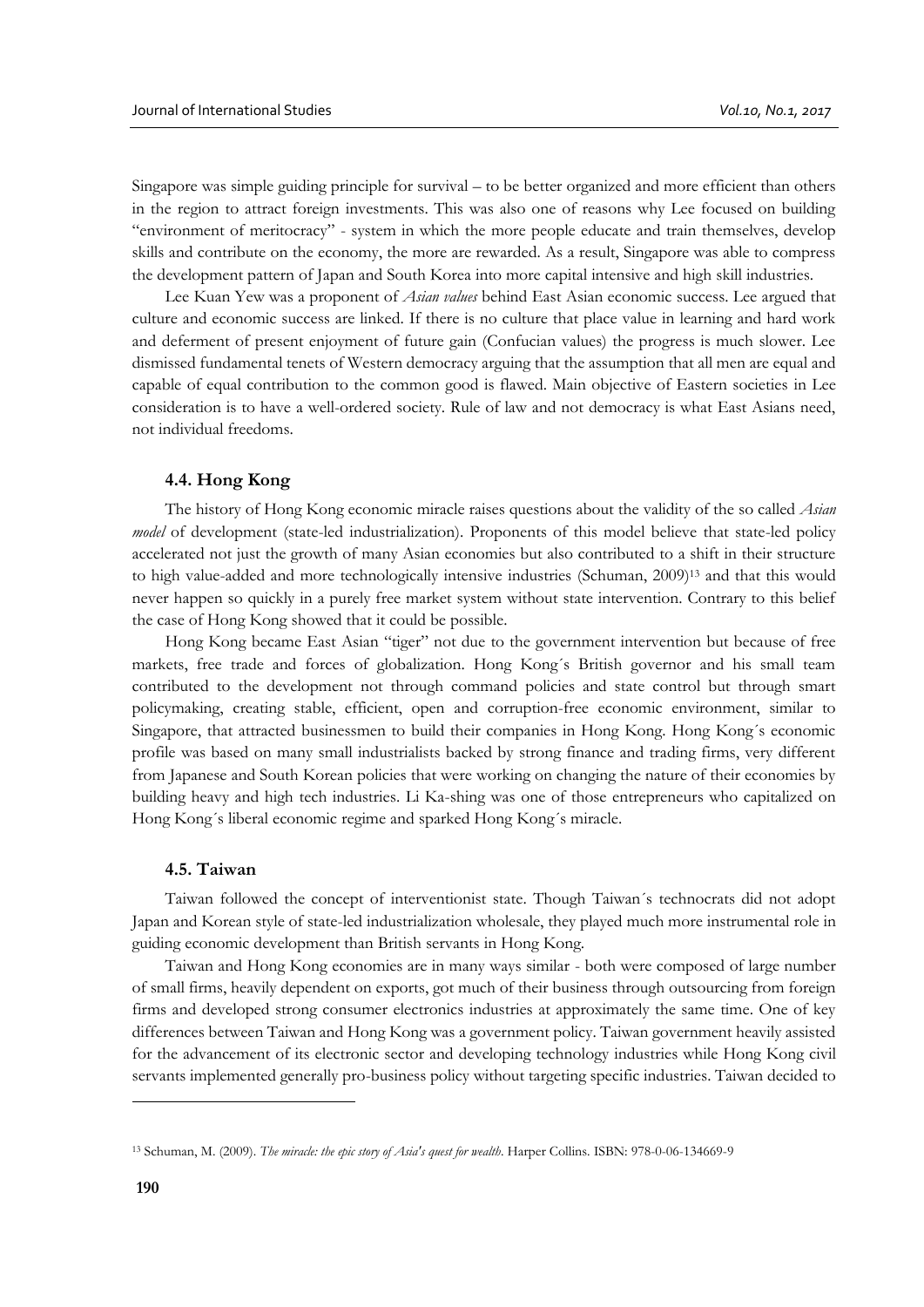build its economy on high technologies that considered as the best way of continued prosperity. Over the years Taiwan took over Hong Kong and its companies advanced faster into higher level of technologies because were better skilled at product design and R&D. Hong Kong electronic companies remained mostly in their original business model, more low-cost labor oriented and focused rather on manufacturing flexibility than on high levels of technological capabilities.

# **5. BREAKING THE MIDDLE INCOME "ENTRAPMENT"**

There are several cases of remarkable economic developments and fast industrializing "latecomers" after World War II but only some of them were able to escape *middle income entrapment*. East Asian economies have shown the way that it is possible.

There are several factors that assisted East Asian economies to be successful in breaking this "pitfall". Economic model of "picking winners" and supporting them with financing and protective barriers worked in Japan and South Korea. "Winners" grew up in business networking and achieved capital investment to the extent they could build their own capabilities for technological innovations. This was an important startup position for strategic coupling into global business networks. Export oriented policy of all East Asian economies compelled East Asian region to focus on higher technological standards that helped them to "catch up" with technological challenges and modernization of the West. Global exposure was a major factor in opening doors to higher technologies. Foreign investments flow into the region, mostly to Singapore, Hong Kong and Taiwan played another facilitating role. Over the decades American firms have made their products in more and more advanced industries by East Asian manufacturers including computers and high tech electronics. The main reason for this shift was labor cost, stable economic environment, pro-business regulatory schemes and investment climate welcoming foreign businessmen more than elsewhere in developing world. Manufacturing industries did not shift to Africa, Middle East or Latin America in such a degree as to East Asia. Enthusiasm for education based on Confucian values was giving a big push in sending students abroad to renowned universities and in building quality education system at home. Highly educated human potential brought East Asian capabilities to manage higher technologies and to progress on their own innovations as a prerequisite to breaking middle income entrapment.

As it has been proved through many economies, adaptation of technology is not independent of human skills and capacities. One can import technologies from other countries but the success in large part depends upon how well they blend into the organizational structure of the host society, what managerial capacities the country possess and what is the human potential to utilize, maintain and innovate. Confucian values of East Asian societies with strong emphasis on education and with policies of global exposure paid off in terms of managing high technologies and getting to the line of higher added value industries.

## **CONCLUSION**

Economic organizations do not develop independently of the rest of society, rather, they are embedded in, and grow out of, the social, political and institutional forces that are in place in each society. There are various organizational patterns that have emerged throughout the modern market economies. They are shaped by each country´s history, political economy, cultural traits, and social structural conditions.

East Asian countries have developed distinctive geography of thinking, behavioral patterns and social construct that have manifested into specific organizational modes of their economies. Some technical requisites that are considered in Western minds crucial for successful western markets are frequently not in